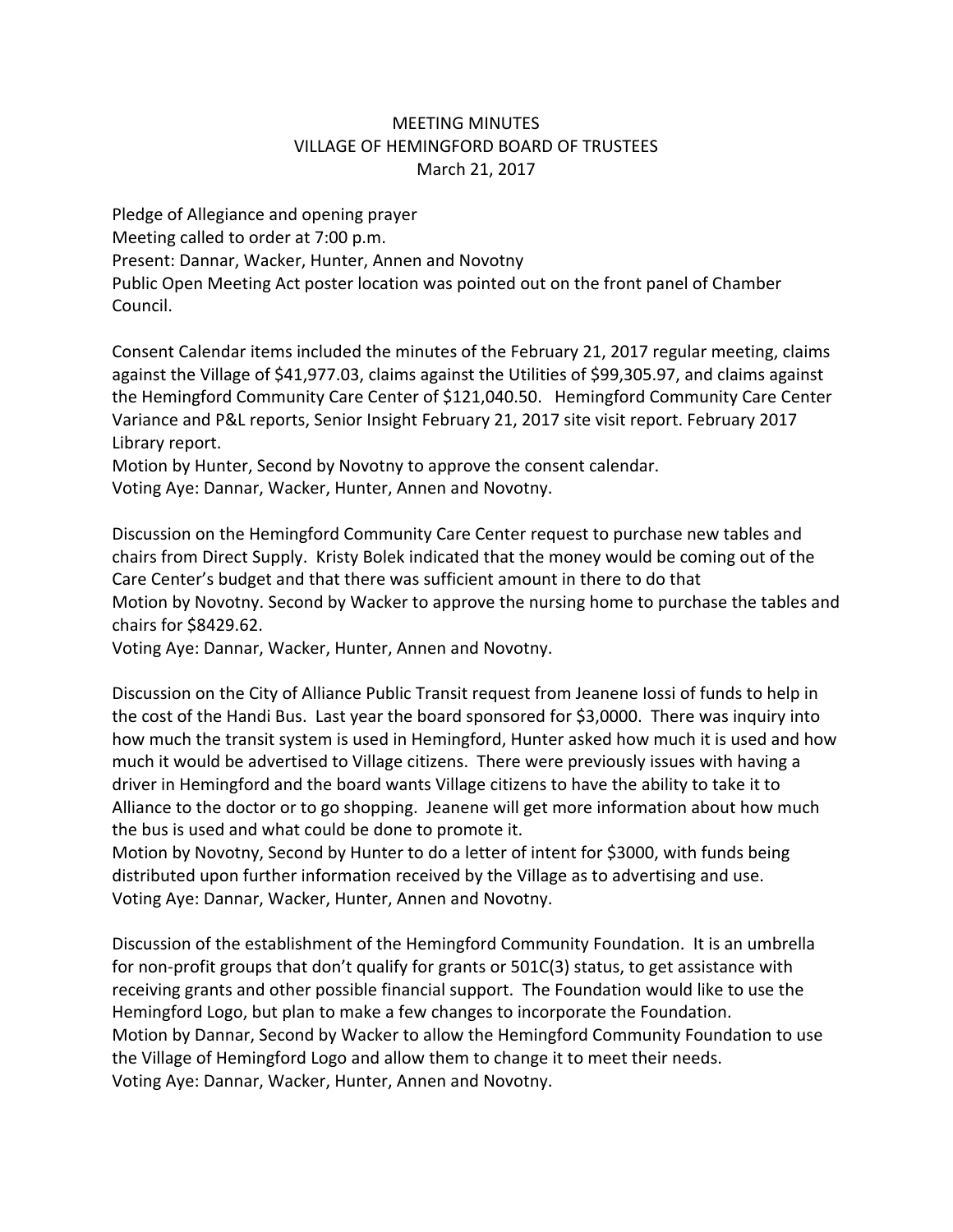Discussion on the Body Shop requesting a Special Designated License to sell and serve Alcohol at the 2017 Alumni Banquet on Sunday May  $28<sup>th</sup>$  from 4:00 pm to Midnight. The Alumni Banquet will be held at the Body Shop and the alcohol will be served inside the enclosed fence area.

Motion by Hunter, Second by Dannar to approve the request for a Special Designated License to serve alcohol on May  $28<sup>th</sup>$  from 4 pm to midnight.

Voting Aye: Dannar, Wacker, Hunter, Annen and Novotny.

Discussion on a request for Gen‐Pro to conduct an assessment at no cost to the Village in regard to the needs and benefits of the Village to pursue the use of Solar Energy. Motion by Hunter, Second by Novotny to allow Gen‐Pro to proceed with the assessment since it would cost anything.

Voting Aye: Dannar, Wacker, Hunter, Annen and Novotny.

Discussion on a pay raise for Officer Ryan Dannar. Chief Bryner stated that Officer Dannar had been employed with the Village for 5 years and hadn't had a raise in the time Chief Bryner had been there. He would like to see him make \$18.50 per hour. Hunter stated that without having a budget to see where the Village stands financially it is difficult to give raises. There was concern that there'd been a lot of raises given. Several board members had concerns about a merit raise vs. a year end cost of living and that there was nothing to go by. Hunter requested this be put on next month's agenda to give the Administrator time to get a year to date budget to the board, and requested to know what the benefit package for Office Dannar is. She'd also like to see a pay schedule set up. No Action was taken.

Discussion on the progress of updating the Local Ordinances. Chief Bryner stated that he had been working on them, lost everything off the computer when it crashed, and found that the Village had been receiving updates from a company they're contracted with. Discussion was had about using the general ordinance book and then making changes that correspond with Hemingford. Village Attorney Leslie Shaver would like to see all ordinances in one book. It was requested that Dusty call the company who provides the updates to the Village and see if they have a service that could consolidate all of our ordinances and then we could just keep it updated. He will look into the cost and report back. No action was taken.

Discussion on the Water and Waste Water 2 & 10 Year Plan. Mike Kesselring presented the plan with Kyle Huss. The only question was on the line cleaning for \$5000 annual through a company and Mike explained that is a very thorough cleaning and inspection of the line with equipment that is too cost prohibitive for the Village to own, but is a proactive step to keep the lines in good shape. Hunter stated that Mike's agreement end‐date should be March 31, 2017 instead of 2016. Motion made by Wacker, Second by Hunter to approve the Water and Waste Water 2 & 10 Year plan with the amended date.

Voting Aye: Dannar, Wacker, Hunter, Annen and Novotny.